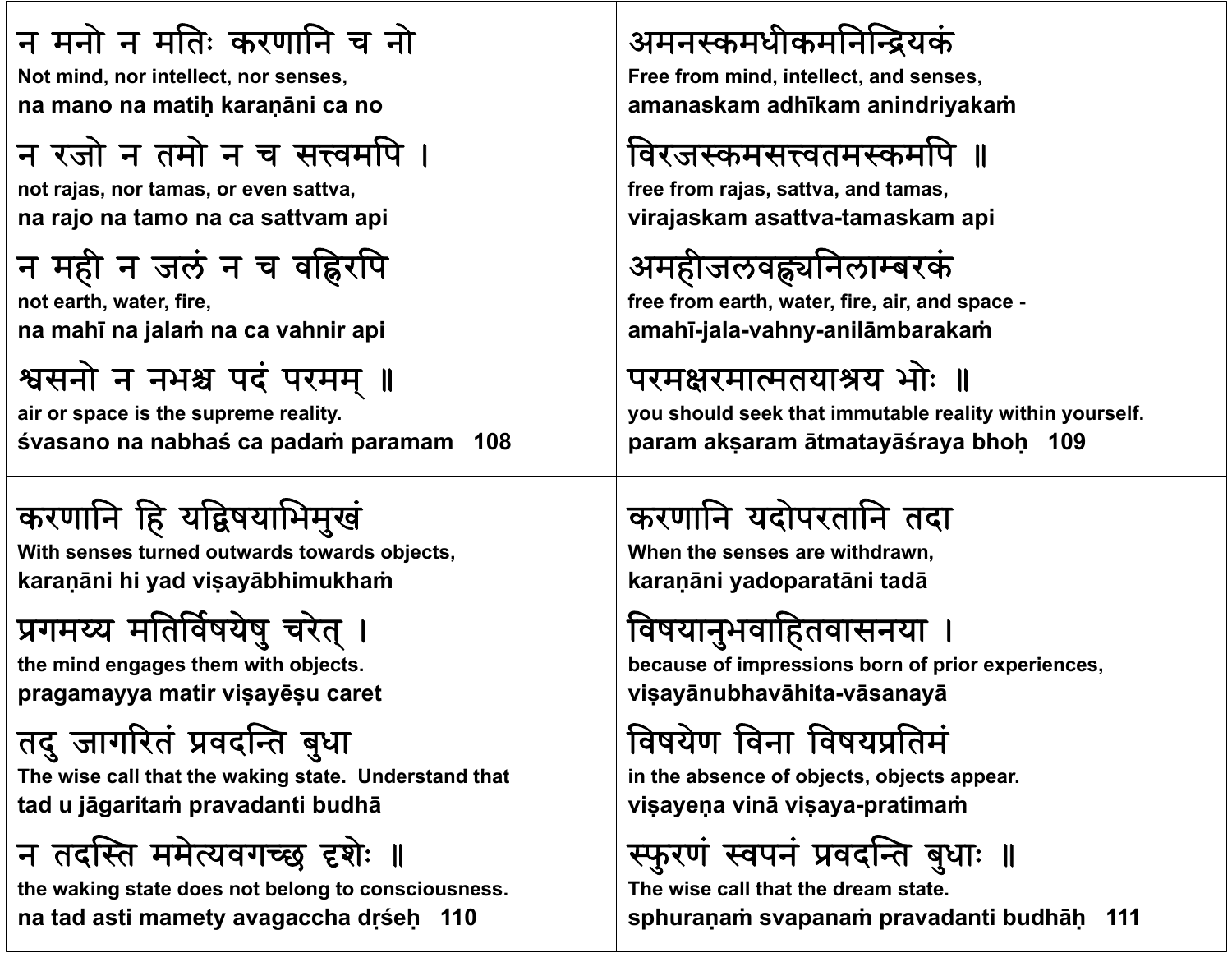#### करणस्य धियः स्फुरणेन विना

**F th i d i th b f For the mind, in the absence of sense acti it <sup>v</sup> y karaṇasya dhiyaḥ sphuraṇena vinā**

## विषयाकृतिकेन तु या स्थितता ।

**and th f bj t th t t t d the appearance of objects, that state viṣayākṛtikena tu yā sthitatā**

### प्रवदन्ति सुषुप्तिममुं हि बुधा

**th i ll h d l he wise call that deep sleep, pravadanti suṣuptim amuṁ hi budhā**

विनिवृत्ततृषः श्रुतितत्त्वविदः ॥ **free from desire, according to knowers of the scriptures. vinivṛtta-tṛṣaḥ śruti-tattvavidaḥ 112**

## यदु जागरितप्रभृति त्रितयं

**Th th eseree - waki d d l king, dream, and sleep yad u jāgarita-prabhṛti tritayaṁ**

## परिकल्पितमात्मनि मूढधिया

are attributed to oneself by an ignorant mind. **parikalpitam ātmani <sup>m</sup>ūḍha-dhiyā**

## अभिधानमिदं तदपेक्ष्य भवेत्

**Rl i h h d i i Relative to these three, designation as abhidhānam idaṁ tad apekṣya bhavet**

#### परमात्मपदस्य तुरीयमिति ॥

**the fourth belongs to the true self. paramātma-padasya turīyam iti 114**

#### इति जागरितं स्वपनं च धियः

Thus waking, dream, and sleep belong to the mind, **iti jāgaritaṁ svapanaṁ ca dhiyaḥ**

## क्रमतोऽक्रमतश्च सुषुप्तिरपि ।

**wh th i t hether in sequence or not. kramato 'kramataś ca suṣuptir api**

## न कदाचिदपि त्रयमस्ति ममेत्य्

**Th h b l lf These three never belong to oneself. na kadācid api trayam asti mamety**

अवगच्छ सदास्मि तुरीयमिति ॥

**Understand that "I am the reality, the fourth." avagaccha sad āsmi turīyam iti 113**

## यदपये भवेदभधानमद

**R l ti t th th i thi d i ti Relative to the three is this designation yad apekṣya bhaved abhidhānam idaṁ**

## परमात्मपदस्य तुरीयमिति ।

**of atma b i th f th being the fourth. paramātma-padasya turīyam iti**

#### तदसत्यमसत्यगुणश्च ततः

**Th f h h d h i li i l herefore the three, and their qualities, are unreal tad asatyam asatya-guṇaś ca tataḥ**

## परिनिर्मितवारणचेष्टितवत् ॥

**like the motion of an elephant made of wood. parinirmita-vāraṇa-cēṣṭitavat 115**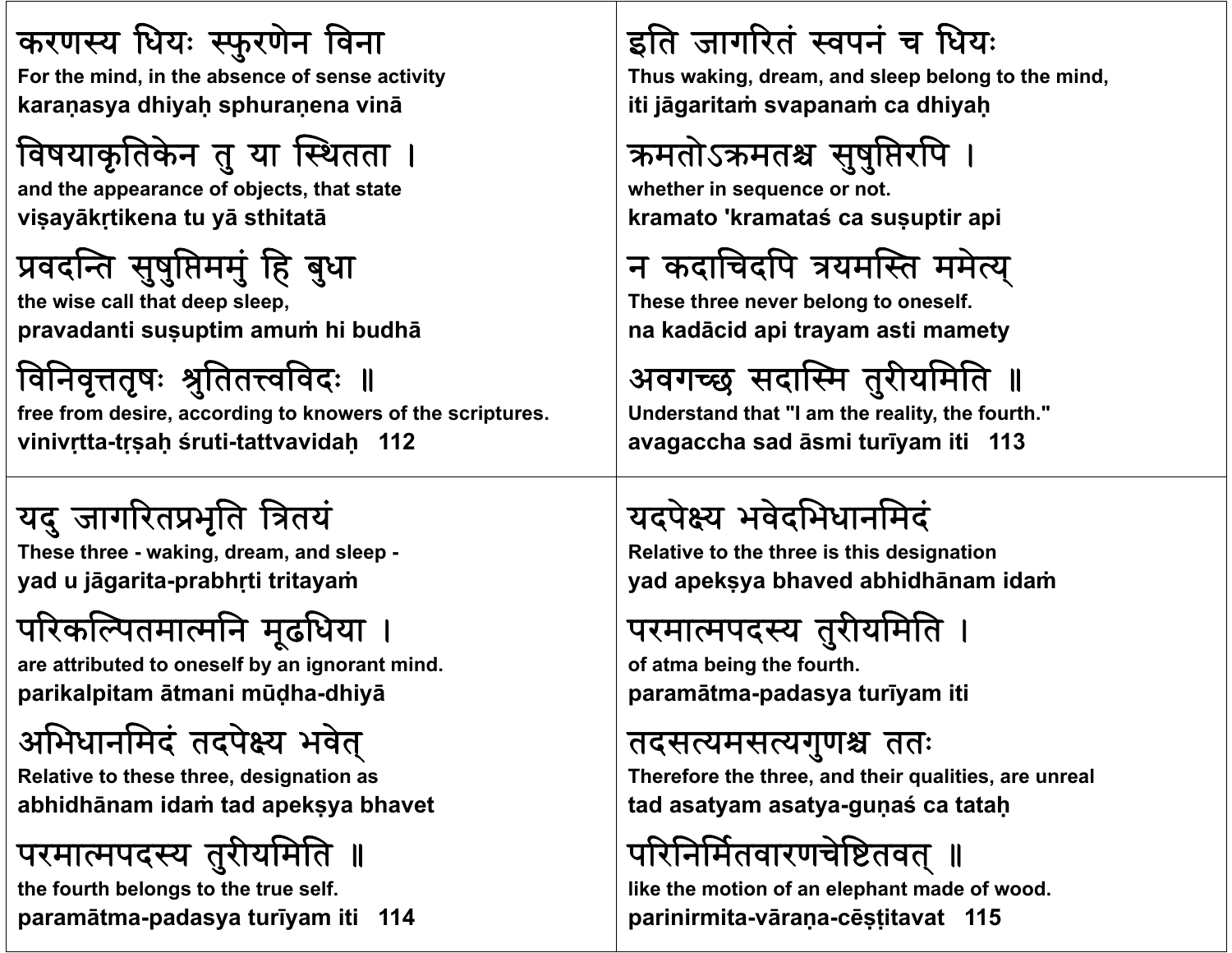#### गगनप्रमुखं पृथिवीचरमं

**Th l t f t th The elements from space to earth, gagana-pramukhaṁ pr̥thivī-caramaṁ**

## विषयेन्द्रियबुद्धिमनःसहितम् ।

along with objects, senses, mind, and intellect **viṣayendriya-buddhi-manaḥ-sahitam**

#### जनिमञ्जगदेतदभूतमिति

**thi ld h i l his world that arose is unreal. janimaj-jagad etad abhūtam iti**

#### श्रुतयः प्रवदन्त्युपमानशतैः ॥

**Thus scriptures say with hundreds of examples. śrutayaḥ pravadanty upamāna-śataiḥ 116**

## <sup>न</sup> कदाचदप यभचारवती

**B t u i i bl i th i invariable is the experience na kadācid api vyabhicāravatī**

## कनकादिर्मातेः पुरुषस्य यतः

**f f ld t Th f for a person of gold, etc. Therefore, kanakādi-matiḥ puruṣasya yataḥ**

#### तत एव हि सत्यतयाभिमतं

**gold i id d l ld is considered real, tata eva hi satyatayābhimataṁ**

## कनकादिविपर्यय एषु न हि ॥

**because gold, etc, does not change. kanakādi-viparyaya eṣu na hi 121**

#### चकमुख कनकादमय

**N kl t d Necklaces, etc, made of ld t go , etc, rucaka-pramukhaṁ kanakādi-mayaṁ**

## रुचकाद्यभिधाननिमित्तमपि ।

**even th h d i t d kl t though designated as necklaces, etc. rucakādy-abhidhāna-nimittam api**

## असदयवगयत एव यताे

**are und d b lb derstood to be unreal because asad ity avagamyata eva yato**

## व्यभिचारवती रुचकादिमतिः ॥

**the experience of necklaces, etc is variable. vyabhicāravatī rucakādi-matiḥ 120**

## अविनमुख वयदतमद

**Th l t f th t thi ld The elements from earth to space, this world avani-pramukhaṁ viyad-antam idaṁ**

## विकृतिस्तु परस्य भवत्यपरम् ।

**i ff t f th i f i is an effect of the inferior b h ra man. vikṛtis tu parasya bhavaty aparam**

#### अनृतं त्वपरं ٠ <sup>:</sup> विकृतिस्तु यतो

**Thi i f i ff i l This inferior effect is unreal, anṛtaṁ tv aparaṁ vikṛtis tu yato**

ऽवितथं तु परं प्रकृतिस्तु यतः ॥

**but the cause, supreme brahman, is real. 'vitathaṁ tu paraṁ prakṛtis tu yataḥ 126**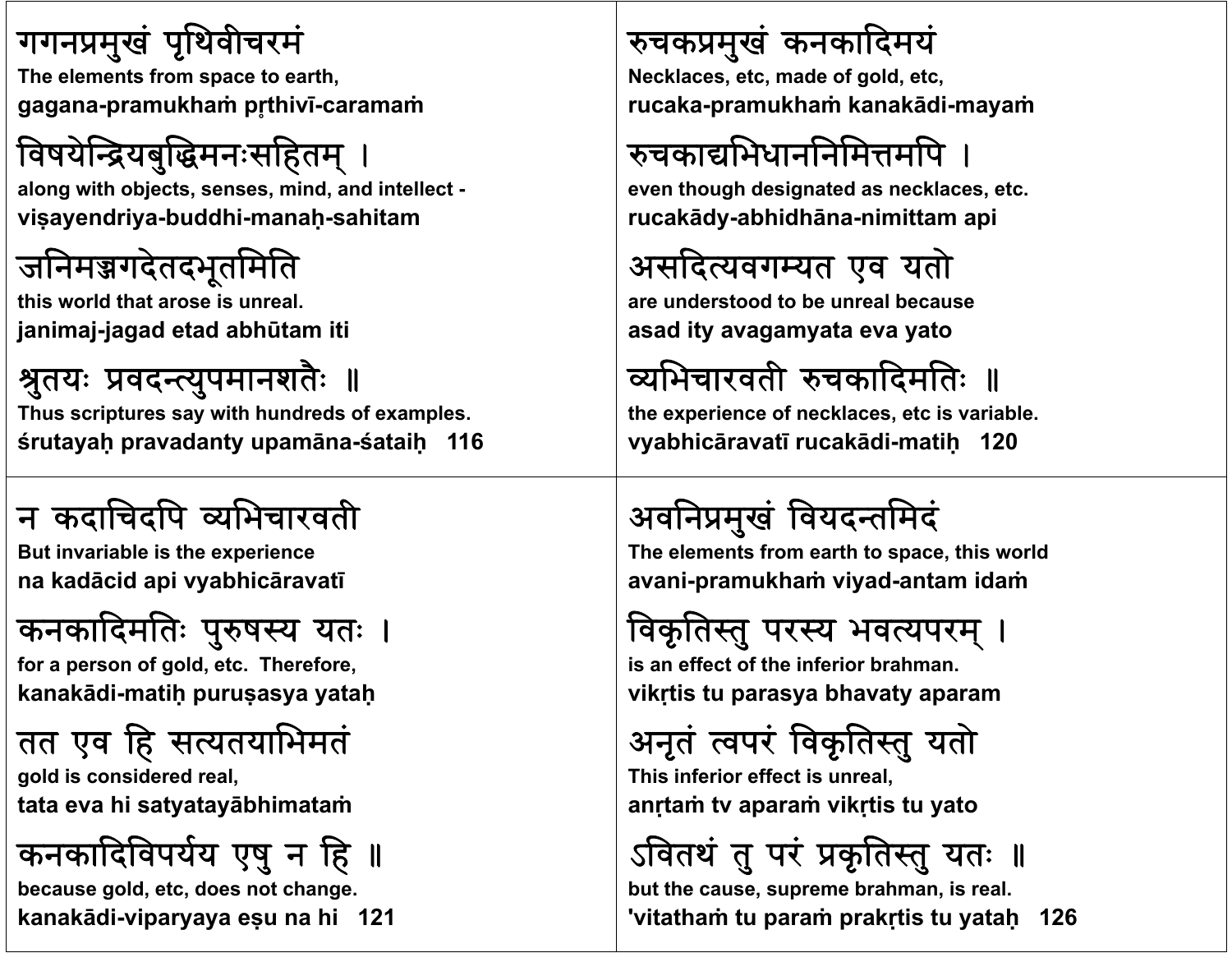#### अत एतदसेधि सदुक्ति परं

Therefore, this is established: supreme brahman, called sat, **ata etad asedhi sad-ukti paraṁ**

## न मृषेति मृषा तु ततोऽन्यदिति ।

**it l s not unreal, b t thi l i l but everything else is unreal. na <sup>m</sup>ṛṣeti <sup>m</sup>ṛṣā tu tato 'nyad iti**

#### इति सिद्धमतो यदवादि मया

**Thus i bli h d is establishedwh id b at was said by me, iti siddham ato yad avādi mayā**



**This world that arose is false.janimaj jagad etad abhūtam iti 127**

## ननु नाभ्यवदच्छूतिरुद्भवनं

PP: But the scriptures did not say that the origin **nanu <sup>n</sup>ābhyavadac chrutir udbhavanaṁ**

## मनसस्तु सतो न च खप्रमुखात् ।

**of th i d f t f l t lik f the mind was from sat or from elements like space. manasas tu sato na ca kha-pramukhāt**

## कथमस्य भवेदनृतत्वगतिर्

**S h h i d' li b bli h d? So how can the mind's unreality be established? katham asya bhaved anṛtatva-gatir**

# मनसो भगवन्वद निश्चयतः ॥

**Sir, teach me that clearly.**

**manaso bhagavan vada niścayataḥ 129**

## मनसोऽप्यनृतत्वमसेध्यमुतः

The mind's unreality is also established by this **manaso 'py anṛtatvam asedhy amutaḥ**

# प्रतिपादितहेतुत एव भवेत् ।

**reason th t h b i that has been given. pratipādita-hetuta eva bhavet**

## चरितं च तदीयमसत्यमतः

**Th i d' i i i l The mind's activities are unreal caritaṁ ca tadīyam asatyam ataḥ**

## परिनिर्मितवारणचेष्टितवत् ॥

**like the motion of an elephant made of wood. parinirmita-vāraṇa-ceṣṭitavat 128**

## ननु सप्तम आत्मन उद्भवनं

**S I :n Ch d an ogya ch t ap er 7, th i i e origin from atma nanu saptama ātmana udbhavanaṁ**

## मनसोऽभिदधावसुनापि सह ।

**of th i d l ith f the mind, along with prana, was t ld <sup>o</sup> . manaso 'bhidadhā<sup>v</sup> asunāpi saha**

## कथमस्य भवेदमृषात्वगतिर्

**H h i d' li b bli h d How can the mind's reality be established katham asya bhaved amṛṣātva-gatir**

## मनसो विकृतित्वगुणस्य वद ॥

**when it is an effect? Tell me.manaso vikṛtitva-guṇasya vada 130**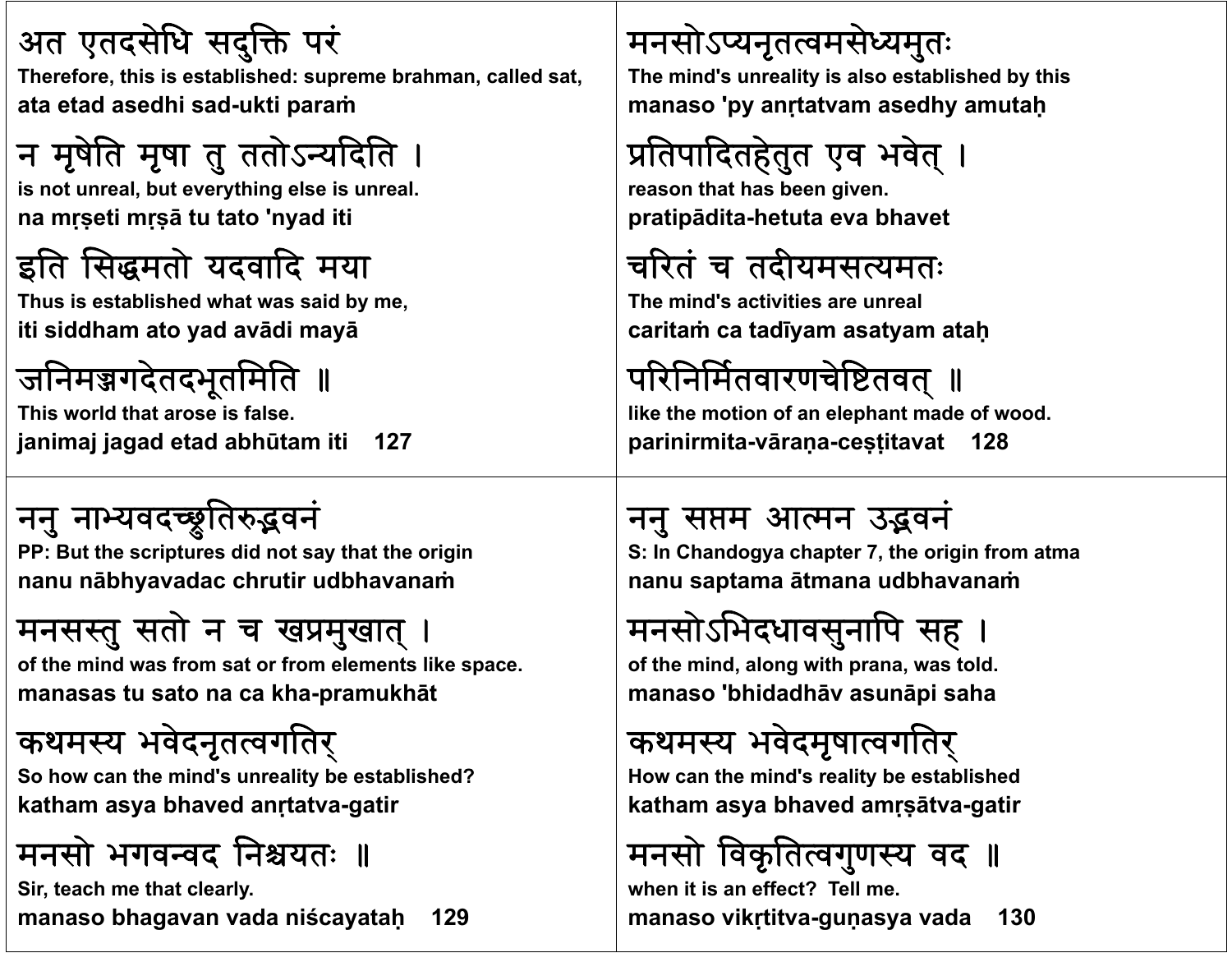#### कुरु पक्षमिमं गगनप्रमुखं

**Y h ld t thi b i You should accept this: being mad f e o space, etc. kuru pakṣam imaṁ gagana-pramukhaṁ**

## जनिमत्सकलं न हि सत्यमिति

**thi ti ld i l b it this entire world is unreal because it arose. janimat sakalaṁ na hi satyam iti**

### प्रथमं चरमं च न चास्ति यतो

**I did i b f f It did not exist before or after. prathamaṁ caramaṁ ca na <sup>c</sup>āsti yato**

## रुचकादिवदित्युपमां च वद**॥**

**You should compare it to necklaces, etc. rucakādivad ity upamāṁ ca vada 133**

# कनकादिषु यद्युपजातमभूद्

**I ld t if th t hi h In gold, etc, that which arose kanakādiṣ<sup>u</sup> yady upajātam abhūd**

## रुचकप्रमुखं पृथगेव ततः ।

**neckl t aces, etc - were act ll t ua y separate, rucaka-pramukhaṁ pṛthag eva tataḥ**

# अधक परमाणममीष ुकुताे

**th ld ' en wouldn't the wei h f ld i ? ight of gold, etc increase? adhikaṁ parimāṇam amīṣ<sup>u</sup> kuto**

# न भवेदिति वाच्यमवश्यमिदम् ॥

**This should certainly be explained. na bhaved iti vācyam avaśyam idam 135**

## कनके रुचकादि न पूर्वमभूच्

In gold, the necklaces, etc did not exist before **kanake rucakādi na pūrvam abhū<sup>c</sup>**

## चरमं च न विद्यत इत्यनृतम् ।

**or aft Th er. Thus th l ey are unreal. caramaṁ ca na vidyata ity anṛtam**

## अधुनाप तथैव समतमद

Even now they do not exist. Similarly, this whole world **adhunāpi tathaiva samastam idaṁ**

## जनिमद्वियदादि भवेदनृतम् ॥

**from space onwards is unreal because it arose. janimad viyadādi bhaved anṛtam 134**

## कनकप्रभृतेर्व्यतिरिक्तमतो

**S t f ld t Separate from gold, etc, kanaka-prabhṛter vyatiriktam ato**

## रुचकादि न विद्यत एव कुतः ।

**neckl t t i t Wh ? klaces, etc cannot exist. Why? rucakādi na vidyata eva kutaḥ**

## पृथगहणाकनकभृतरे्

**B h i d f ld Because they are never perceived separate from gold, etc. pṛthag agrahaṇāt kanaka-prabhṛter**

## इति कारणमेव सदन्यदसत् ॥

**Thus the cause is real, and the effect is unreal. iti kāraṇam eva sad anyad asat 136**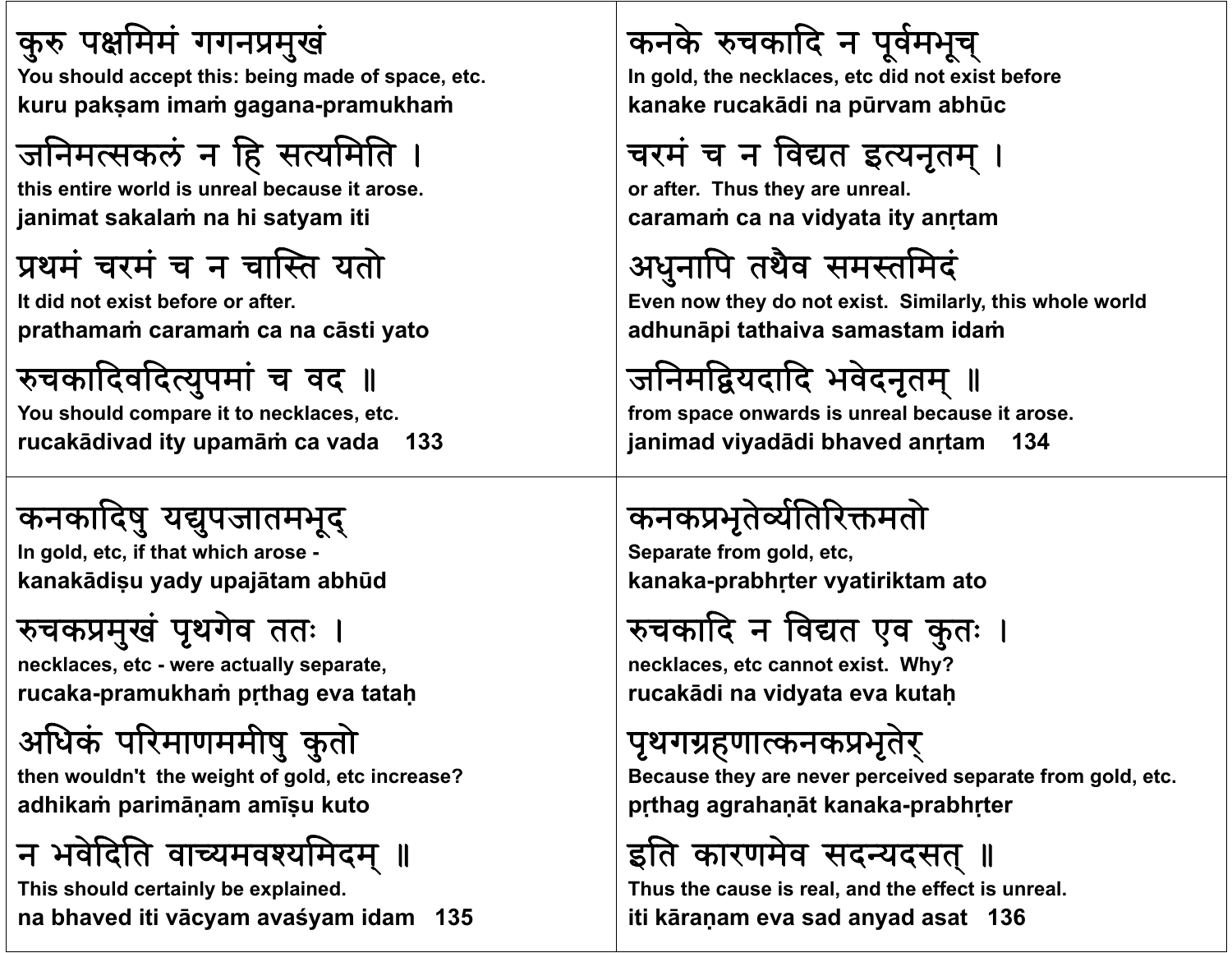ननु नाम पृथग्विकृतेः प्रकृतेर् **PP B t diff t PP: But differentf th i ff t' from the cause is an effect's name, nanu <sup>n</sup>āma pṛthag vikṛteḥ prakṛter**

#### अथ रूपमथापि च कार्यमतः ।

**f d f ti Th f form, and function. Therefore, atha rūpam athāpi ca kāryam ataḥ**

#### कथमयितरतयावगम

**h h ff b d d how can the effect be understood as non-separate katham avyatiriktatayāvagamaḥ**

#### प्रकृतेर्विकृतेरिति वाच्यमिदम् ॥

**from the cause? This should be explained. prakṛter vikṛter iti vācyam idam 137**

## ननु रूपमथो अपि कार्यमथो

**Diff t eren appearances, roles, nanu <sup>r</sup>ūpam atho api kāryam atho**

## अभिधापि नटस्य पृथग्विदिता ।

**and db t names are assumed by an actor. abhidhāpi naṭasya pṛthag viditā**

## न पृथक्तमुपैति नटः किमिति

**Wh h d ' b diff ? Why then doesn't an actor become a different person? na pṛthaktvam upaiti naṭaḥ kim iti**

## प्रतिवाच्यमवश्यमिदं कुशलैः ॥

**Those skilled (in logic) should certainly answer this question. prativācyam avaśyam idaṁ kuśalaiḥ 140**

## इह वीरणतन्तुसुवर्णमृदः

**S: G th d ld d l Grass, thread, gold and clay, iha <sup>v</sup>īraṇa-tantu-suvarṇa-mṛdaḥ**

#### कटशाटकहारघटाकृतयः ।

**i th f f t l th kl d t in the form of mats, clothes, necklaces and pots kaṭa-śāṭaka-hāra-ghaṭākṛtayaḥ**

## उपलब्धृजनैरुपलब्धिमिता

**are percei db l ve y people. upalabdhṛ-janair upalabdhi-mitā**

न भिदास्ति ततः प्रकृतेर्विकृतेः ॥

**Therefore, the effect is not different from the cause. na bhidāsti tataḥ prakṛter vikṛteḥ 138**

## असतो न कथश्चन जन्म भवेत्

That which doesn't exist has no birth **asato na kathañcana janma bhavet**

#### तदसत्त्वत एव खपुर्ष्पमिव

**b f it' because of it's non-exi t lik k istence, like a sky-flower. tad-asattvata eva kha-puṣpam iva**

## न सतोऽस्ति भवः पुरतोऽपि भवाद्

That which exists has no birth because it existed before. **na sato 'sti bhavaḥ purato 'pi bhavād**

#### यत आत्मवदेव सदिष्टमिति ॥

**Like atma, it is accepted as existent. yata ātmavad eva sad iṣṭam iti 141**